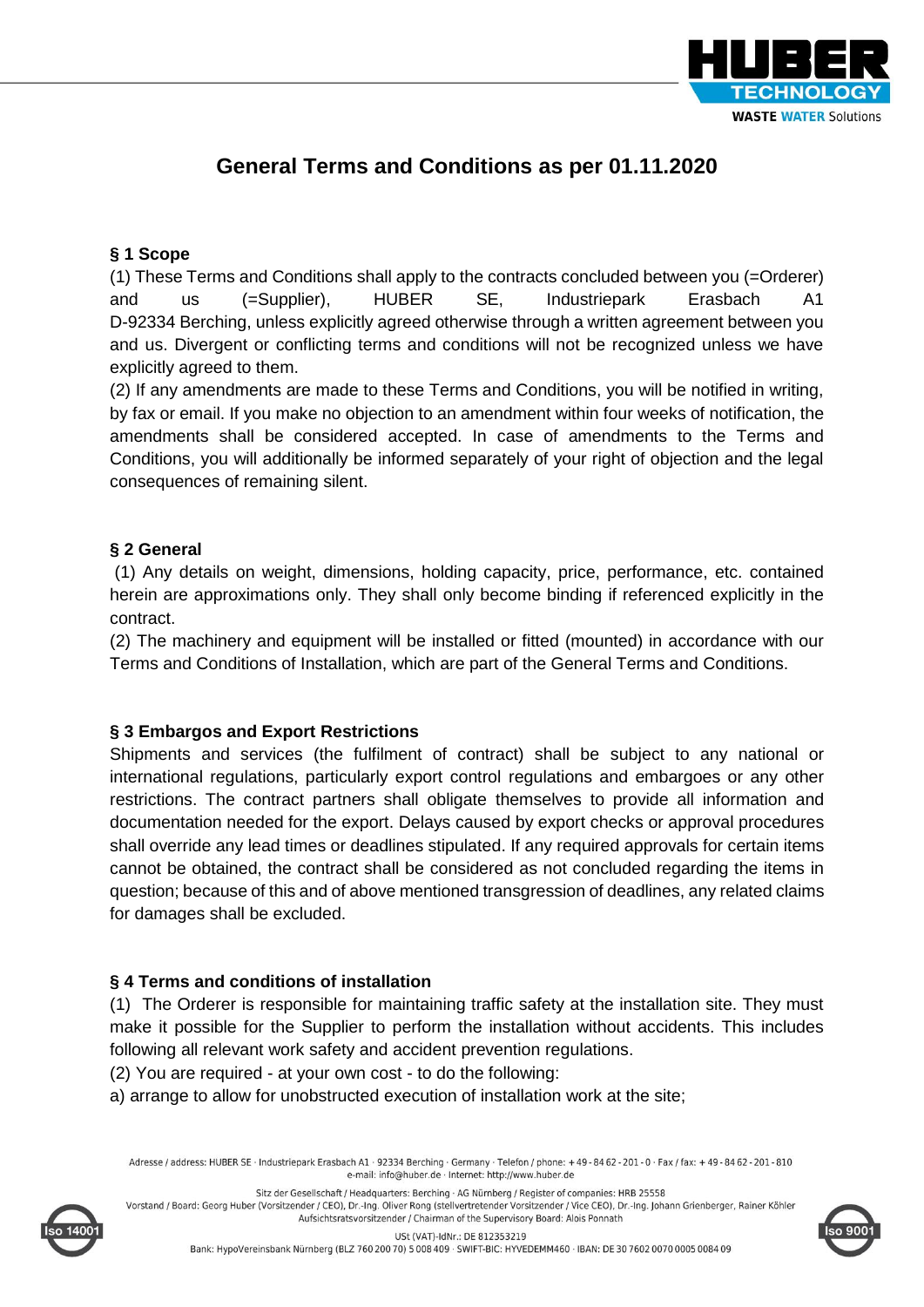

b) provide electricity, water, heating, lighting and tie-in points and, if necessary, compressed air, technical gases and chemicals;

c) provide the necessary number of assistants for the necessary amount of time, as required for installation;

d) provide any scaffolding and other structures necessary for installation;

e) complete all excavation, construction and site installation work before start of equipment installation;

f) provide all the necessary fixtures, heavy tools and commodities and, if need be, PCs prepared in accordance with specified requirements and ready to operate;

g) provide lockable rooms for storing the tools and clothing of the site personnel, as well as suitable washing facilities;

h) transport the assembly parts to the installation site, protect the assembly parts and materials from damage of any kind;

i) provide other types of support to our installers to assist with installation, to the extent objectively necessary.

(3) The Customer must ensure that installation work can start as soon as the site personnel arrive and can progress without delay until the acceptance stage. The assistants provided by the Customer are required to follow the instructions of our representatives.

We assume no liability for the assistance or for the assistants.

(4) Any kind of statements made by our installers shall only be considered binding if confirmed by us in writing.

(5) After installation work is completed or in case of extensive hours worked at the end of a pay week, the Customer must sign off on the work performed using the installation certificates provided. Any advances paid by the Customer for installation work must be indicated on the installation certificates.

# **§ 5 Conclusion of contract, language of contract**

(1) The illustrations of the goods are non-binding and subject to change. This still applies, even if we have entrusted the Buyer with catalogues, technical documentation (e.g. drawings, layouts, calculations, references to DIN standards), other product descriptions or documents – including in electronic format – to which we reserve property rights and copyrights.

(2) A purchase order placed by the Buyer shall be considered a binding contract offer. Unless stipulated otherwise in the order, we shall be entitled to accept this contract offer within three weeks of receipt.

(3) The offer can either be accepted in writing (e.g. with an order confirmation) or by dispatching the goods to the Buyer.

(4) The language offered for the conclusion of contract is German only. Translations into other languages are intended for your information only. In case of discrepancies between the German text and the translation, the German text takes precedence.

Adresse / address: HUBER SE · Industriepark Erasbach A1 · 92334 Berching · Germany · Telefon / phone: +49-8462-201-0 · Fax / fax: +49-8462-201-810 e-mail: info@huber.de · Internet: http://www.huber.de

Sitz der Gesellschaft / Headquarters: Berching · AG Nürnberg / Register of companies: HRB 25558

Vorstand / Board: Georg Huber (Vorsitzender / CEO), Dr.-Ing. Oliver Rong (stellvertretender Vorsitzender / Vice CEO), Dr.-Ing. Johann Grienberger, Rainer Köhler Aufsichtsratsvorsitzender / Chairman of the Supervisory Board: Alois Ponnath



USt (VAT)-IdNr.: DE 812353219 Bank: HypoVereinsbank Nürnberg (BLZ 760 200 70) 5 008 409 · SWIFT-BIC: HYVEDEMM460 · IBAN: DE 30 7602 0070 0005 0084 09

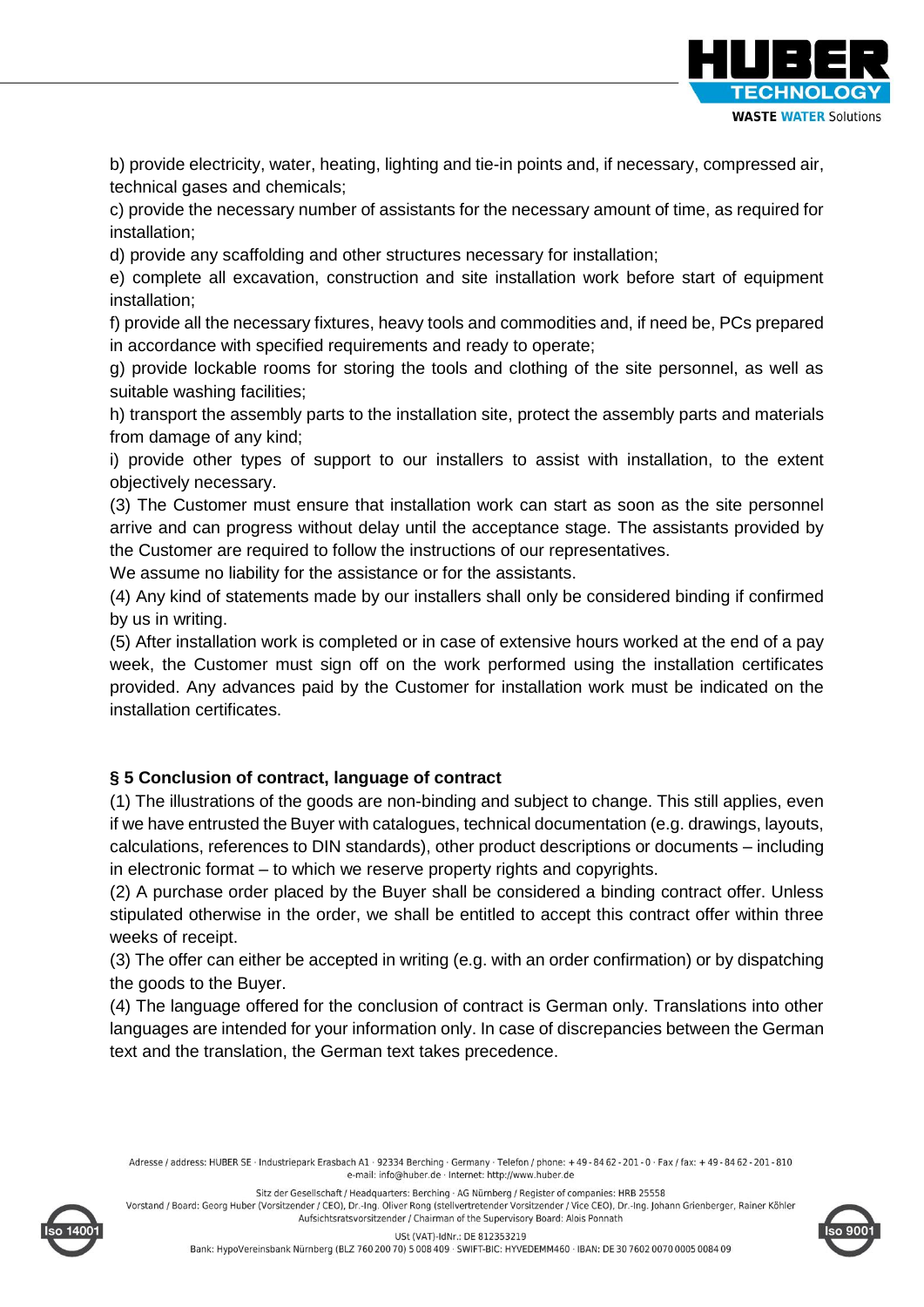

# **§ 6 Prices, payment terms**

(1) The purchase price shall be paid according to the following payment schedule:

- 30% upon receipt of order confirmation,

- 60 % once the Orderer has been notified that the main components are ready for dispatch,

- the remainder within one month of transfer of risk

(2) Payments shall be made via bank transfer. Our bank details are as follows:

- Hypovereinsbank Neumarkt

- BIC HYVEDEMM460

- IBAN DE30 7602 0070 0005 0084 09.

(3) In the absence of a special agreement, the prices shall be considered FCA ("free carrier") as per § 6 (3) of this contract. In case of deliveries within Germany, prices are additionally subject the statutory rate of sales tax. Intra-EU and third country deliveries are exempt from sales tax. We reserve the right to charge the statutory rate of sales tax separately if we do not receive a corresponding confirmation of arrival within 45 days of the invoice date.

(4) If, following the conclusion of contract, it becomes apparent that our claim for payment is at risk due to a lack of solvency, or if you default on a payment or if other circumstances arise which indicate a substantion reduction in solvency, we reserve the right to demand immediate payment of any claims arising from the transaction in progress which are not yet due, to demand advance payment or sufficient security and to withhold performance until our requirements are met or optionally to withdraw from the contract.

# **§ 7 Retention of Title**

(1) The goods shall remain our property until payment is received in full. If you are in default for over 10 days, we are entitled to withdraw from the contract and to reclaim the goods.

(2) You are entitled to resell the goods under retention of title in the ordinary course of business. In this case, however, you must immediately assign to us all receivables from such a resale in the amount of the invoice value of our claim, regardless of whether this occurs before or after the processing of the goods delivered under retention of title. Notwithstanding our right to collect the claims directly, you shall still be entitled to collect the claim, even after it has been assigned. In this context, we agree not to collect the claim directly, if and to the extent that you fulfil your payment obligations, no application for insolvency or similar proceedings have been filed against your assets and payments have not been suspended. If the aforementioned claims exceed 10%, we shall be obligated to release the securities upon your request, at our discretion.

(3) In case of a violation of contract on the part of the Orderer, particularly in case of late payment, after a reminder, we are entitled to reclaim the item of delivery, and the Orderer is obligated to surrender the item. The enforcement of the retention of title, as well as the garnishment of the item of delivery by the Supplier shall not be considered a cancellation of contract.

Adresse / address: HUBER SE · Industriepark Erasbach A1 · 92334 Berching · Germany · Telefon / phone: +49-8462-201-0 · Fax / fax: +49-8462-201-810 e-mail: info@huber.de · Internet: http://www.huber.de

Sitz der Gesellschaft / Headquarters: Berching · AG Nürnberg / Register of companies: HRB 25558 Vorstand / Board: Georg Huber (Vorsitzender / CEO), Dr.-Ing. Oliver Rong (stellvertretender Vorsitzender / Vice CEO), Dr.-Ing. Johann Grienberger, Rainer Köhler Aufsichtsratsvorsitzender / Chairman of the Supervisory Board: Alois Ponnath



USt (VAT)-IdNr.: DE 812353219

Bank: HypoVereinsbank Nürnberg (BLZ 760 200 70) 5 008 409 · SWIFT-BIC: HYVEDEMM460 · IBAN: DE 30 7602 0070 0005 0084 09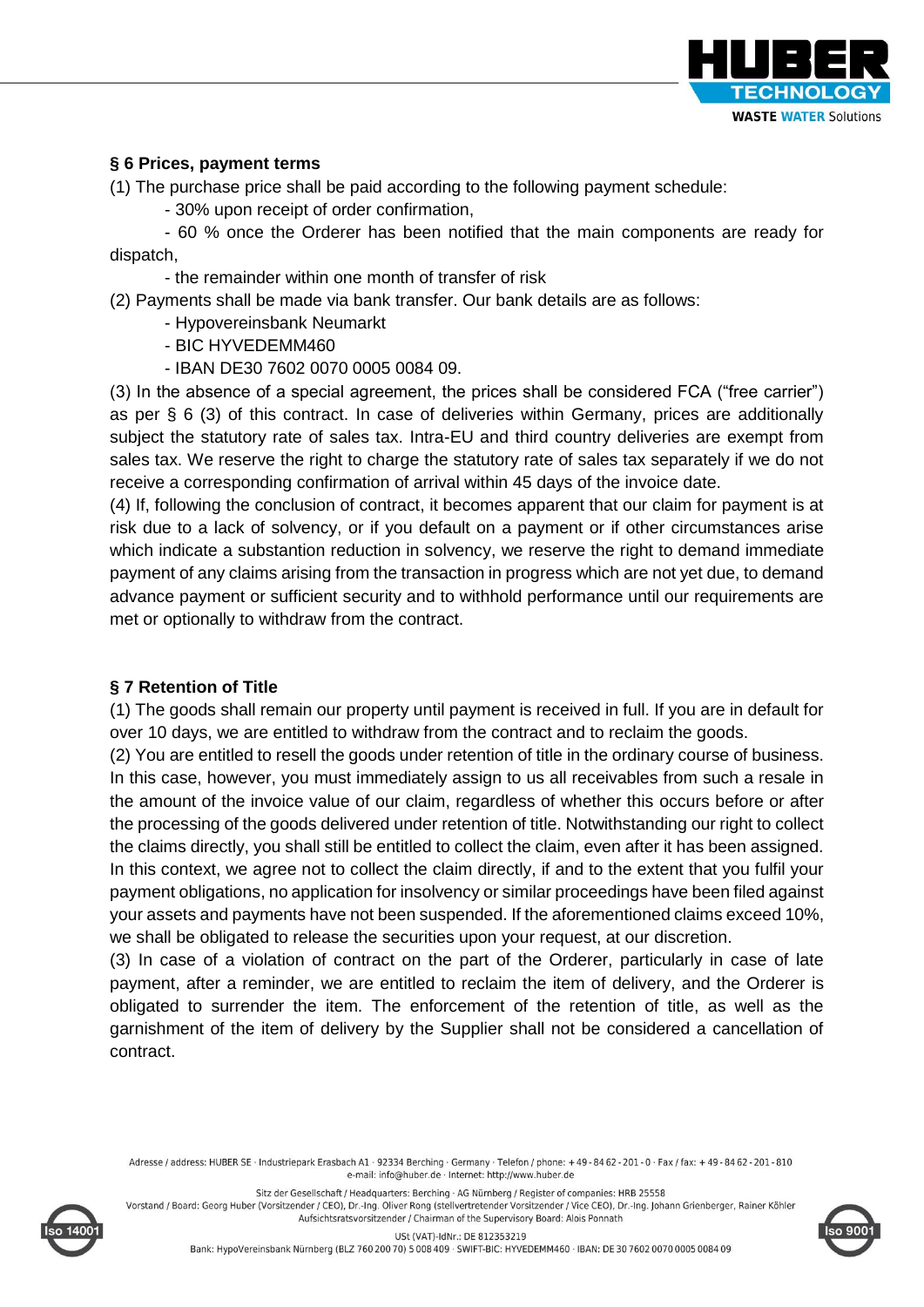

# **§ 8 Terms of delivery**

(1) We shall deliver the goods in accordance with the agreements made with you. In the absence of any conflicting agreements, the following terms and conditions apply. Applicable shipping fees are included in the product description and listed separately on our invoice. Delivery terms and delivery dates are only binding if they have been confirmed by us in writing. If shipping has been agreed, delivery dates and deadlines refer to the time of transfer to the forwarding agent, freight carrier or other third party transport provider.

(2) If we do not provide delivery of the goods or do not provide it as stipulated in the contract, you must extend the delivery deadline for an appropriate period of time. Otherwise, you shall not be entitled to withdraw from the contract. It is agreed that an extended deadline of four weeks shall be considered appropriate.

(3) The Supplier must deliver the goods to the freight carrier or other party designated by the Buyer at the agreed drop-off point at the designated location, at the agreed time or within the agreed period of time.

(4) Delivery has been completed:

a) if the designated location is the Supplier's premises, once the goods have been loaded onto the means of transport provided by the Orderer.

b) in all other cases, once the goods are made available to the freight carrier or other party designated by the Buyer on the Seller's means of transport, ready for unloading.

(5) If the Orderer has not specified a particular drop-off point at the designated delivery location and there are multiple potential drop-off points, the Supplier can select the most suitable dropoff point for the delivery.

(6) Unless the Orderer informs the Supplier otherwise, the Supplier can hand over the goods for transportation in the manner appropriate for the volume and/or type of goods.

(7) The Supplier is not liable for failure to deliver or for delivery delays if this occurs due to force majeure or other events which could not be foreseen at the time the contract was concluded (e.g. operational malfunctions of all kinds, difficulties in procuring materials or energy, transport delays, strikes, legal lockouts, shortage of labour, energy or raw materials, difficulties in procuring the necessary permits from the authorities, official actions, pandemics, states of war or failure to deliver or late delivery on the part of our suppliers) for which the Supplier is not responsible. If such events make it severely difficult or impossible for the Supplier to provide the goods or services and the disruption is not temporary, the Seller shall be entitled to withdraw from the contract. In case of temporary disruptions, the delivery or performance terms shall be extended, or the delivery or performance deadlines shall be postponed by the duration of the disruption, plus a reasonable lead time. If, as a result of the delay, the customer cannot be reasonably expected to accept delivery, they can withdraw from the contract upon the immediate submission of a written statement to the Seller.

(8) In the case of sale by dispatch, the risk of accidental destruction and accidental deterioration of the goods shall pass to the Orderer upon delivery of the article to the forwarding agent, freight carrier or other person or institution designated to perform the shipment. This also applies for delivery by instalments or if we have undertaken to provide other services (e.g. shipping or installation).

Adresse / address: HUBER SE · Industriepark Erasbach A1 · 92334 Berching · Germany · Telefon / phone: +49-8462-201-0 · Fax / fax: +49-8462-201-810 e-mail: info@huber.de · Internet: http://www.huber.de

Sitz der Gesellschaft / Headquarters: Berching · AG Nürnberg / Register of companies: HRB 25558

Vorstand / Board: Georg Huber (Vorsitzender / CEO), Dr.-Ing. Oliver Rong (stellvertretender Vorsitzender / Vice CEO), Dr.-Ing. Johann Grienberger, Rainer Köhler Aufsichtsratsvorsitzender / Chairman of the Supervisory Board: Alois Ponnath





USt (VAT)-IdNr.: DE 812353219

Bank: HypoVereinsbank Nürnberg (BLZ 760 200 70) 5 008 409 · SWIFT-BIC: HYVEDEMM460 · IBAN: DE 30 7602 0070 0005 0084 09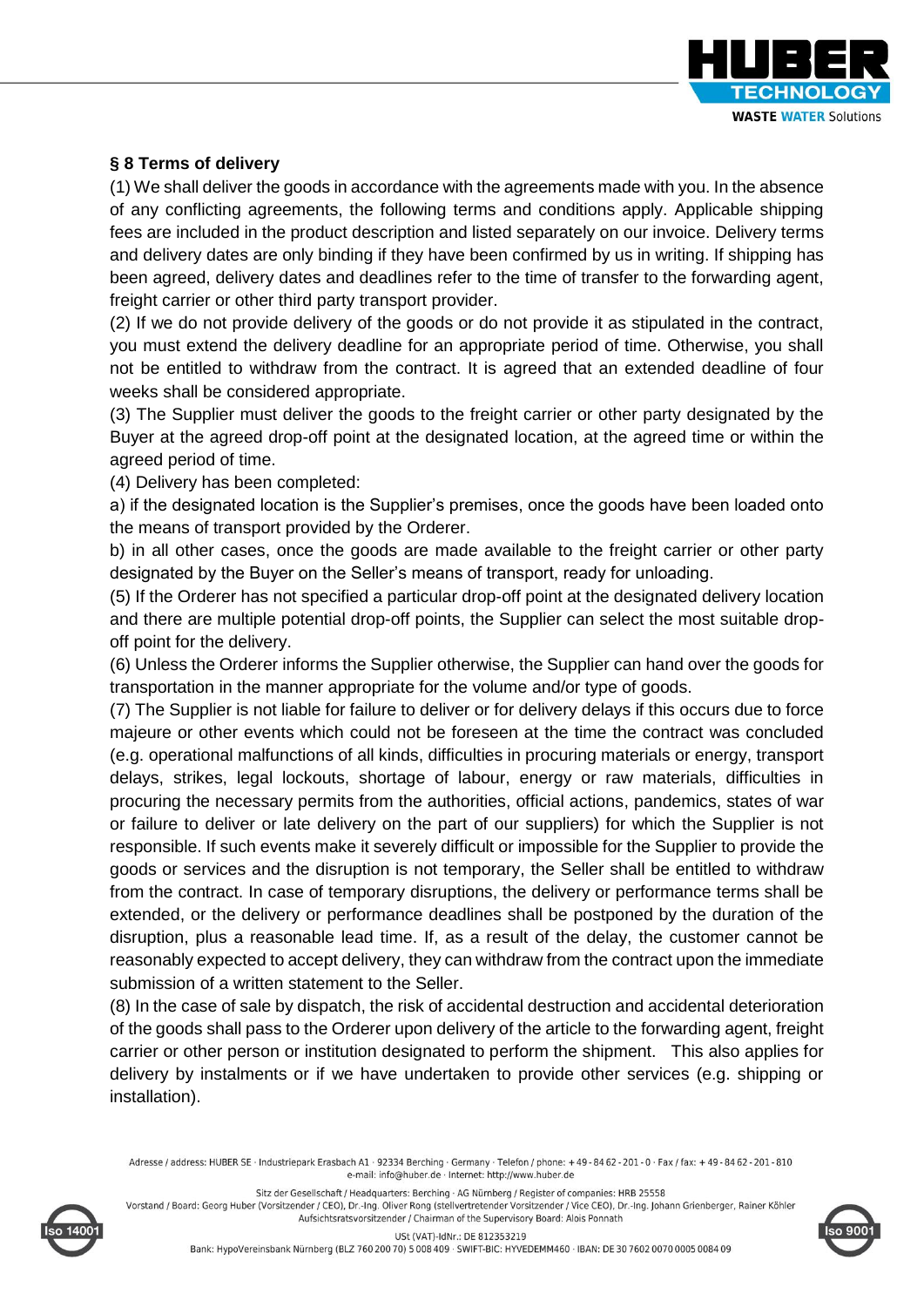

(9) If the dispatch or handover is delayed as a result of circumstances for which you are responsible, the risk passes to you on the day on which the item of delivery is ready for dispatch and we notify you accordingly. In addition, you will bear the storage costs resulting from any such delays.

(10) The delivery time shall be defined by the agreements concluded between the contracting parties. Adherence to the delivery time assumes that all commercial and technical issues between the parties have been resolved and you have met all your obligations, e.g. provided the necessary official certifications and approvals or made a down payment. If this is not the case, the delivery time shall be extended accordingly.

#### **§ 9 Supervision and acceptance**

(1) If the contract includes an explicit provision stipulating the Orderer's right of supervision, then the they shall be entitled to monitor and test the quality of the materials used and of the parts produced, during and at the end of manufacture. The monitoring and testing shall take place by prior appointment at the factory. (2) If you deem certain materials or parts of the delivery items to be defective, all objections must be justified in writing.

(3) In the absence of any conflicting agreements, parts testing shall be carried out in accordance with general practice in the relevant branch of industry in the country of manufacture.

(4) The Supplier must inform the Orderer in a timely fashion, so that the latter can arrange for their representatives to participate in the testing, at their own expense. If the Orderer is unable to send a representative, then the Supplier shall provide them with a test report, which is assumed to be accurate. The Orderer shall have the opportunity to dispute its accuracy with provision of evidence.

(5) If acceptance procedures are to take place, the purchase is considered accepted if

- the delivery has been completed and, if the Supplier has also undertaken to provide installation/fitting, installation/fitting work has been completed,
- the Seller has informed the customer of this, while indicating that the work has been notionally accepted, and has requested for the customer to accept the work,
- twelve working days have elapsed since the delivery or installation, or if the Orderer has started using the item of delivery (e.g. commissioned the delivered plant) and, in this case, six working days have elapsed since the delivery or installation/fitting and

- the Orderer has failed to accept the work within this period for any reason other than a defect which has been indicated to the Supplier and which makes the item of delivery impossible to use or significantly impacts its use.

# **§ 10 Guarantee**

(1) If the goods supplied are defective, you are entitled, within the scope of the legal provisions, to rectification and namely to have us either correct the defects or supply a replacement free from defects. It is our right to choose the method of rectification. Should we fail to rectify the work, you shall be entitled to reduce the purchase price or, if the legal prerequisites are met, to withdraw from the contract. As a prerequisite for any warranty rights, you must comply in full

Adresse / address: HUBER SE · Industriepark Erasbach A1 · 92334 Berching · Germany · Telefon / phone: +49-8462-201-0 · Fax / fax: +49-8462-201-810 e-mail: info@huber.de · Internet: http://www.huber.de

Sitz der Gesellschaft / Headquarters: Berching · AG Nürnberg / Register of companies: HRB 25558

Vorstand / Board: Georg Huber (Vorsitzender / CEO), Dr.-Ing. Oliver Rong (stellvertretender Vorsitzender / Vice CEO), Dr.-Ing. Johann Grienberger, Rainer Köhler Aufsichtsratsvorsitzender / Chairman of the Supervisory Board: Alois Ponnath



USt (VAT)-IdNr.: DE 812353219

Bank: HypoVereinsbank Nürnberg (BLZ 760 200 70) 5 008 409 · SWIFT-BIC: HYVEDEMM460 · IBAN: DE 30 7602 0070 0005 0084 09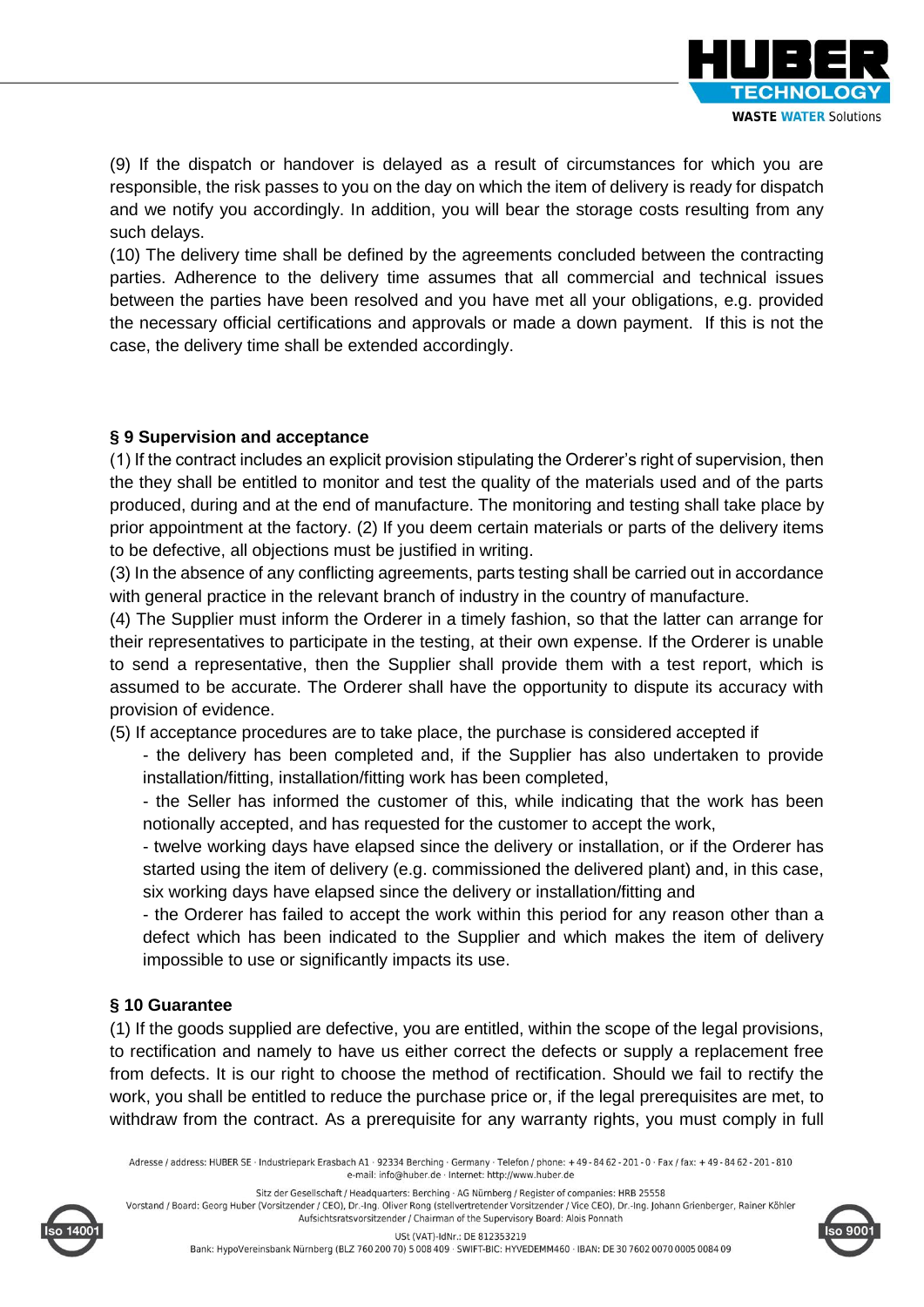

with all examination and defect notification obligations as per § 377 HGB (German Commercial Code).

(2) The warranty period for warranty claims regarding the goods supplied is twelve months from receipt of goods (except in case of claims for damages).

(3) In particular, we cannot be held liable in the following cases: unsuitable or improper use, improper installation or commissioning by the Orderer or by third parties, natural wear and tear, incorrect or negligent treatment, inadequate maintenance, inappropriate operating equipment, faulty construction work, unsuitable building ground, medium or environment characteristics lying outside of the acceptable thresholds for the contractually stipulated materials, chemical, electro-chemical or electrical influences – unless the Supplier is responsible.

(4) If the Orderer attempts to rectify the goods inappropriately, the Supplier cannot be held liable for the consequences. The same applies to modifications made to the item of delivery without the consent of the Supplier.

# **§ 11 Limit of liability**

(1) We assume liability in cases of willful intent or gross negligence. Furthermore, we assume liability in cases of negligent breach of obligations which, if not met, render proper performance of contract impossible, obligations which, if not met, jeopardize the purpose of the contract and obligations which, as a customer, you can generally count on being met. In the last-mentioned case, however, we assume no liability for foreseeable damage typical of the given type of contract. We assume no liability for slightly negligent breach of obligations other than those mentioned in the preceding clauses.

(2) The preceding liability exclusions do not apply in case of injury to life, limb and health. Liability under the Product Liability Act shall remain unaffected.

# **§ 12 Use of software**

(1) The Orderer shall be accorded a non-exclusive right to use the supplied software in conjunction with the use of the goods. The software may not be used on more than one system. (2) The Orderer shall not be entitled to make copies of the software except for the purpose of use in accordance with § 10 (1) or for back-up purposes.

(3) The Orderer may only transfer their rights to the software to a third party if at the same time title to the relevant product (particularly a hardware product) is transferred to such third party and the Orderer does not retain any copy of the software.

(4) The Orderer may not remove manufacturer information – particularly copyright notices – or make any other modifications without the prior express written consent of the Supplier.

(5) Property rights and copyrights over layouts, technical documents, samples, cost estimates, drawings and similar material or immaterial information shall be retained exclusively by the Supplier. Without the Supplier's consent, the Orderer may not use, copy or reproduce such materials or make them to available/accessible to third parties.

(6) We are not obligated under any circumstances to disclose the source code of the software. (7) We are also not obligated to disclose the programming to you.

Adresse / address: HUBER SE · Industriepark Erasbach A1 · 92334 Berching · Germany · Telefon / phone: +49-8462-201-0 · Fax / fax: +49-8462-201-810 e-mail: info@huber.de · Internet: http://www.huber.de

Sitz der Gesellschaft / Headquarters: Berching · AG Nürnberg / Register of companies: HRB 25558

Vorstand / Board: Georg Huber (Vorsitzender / CEO), Dr.-Ing. Oliver Rong (stellvertretender Vorsitzender / Vice CEO), Dr.-Ing. Johann Grienberger, Rainer Köhler Aufsichtsratsvorsitzender / Chairman of the Supervisory Board: Alois Ponnath





USt (VAT)-IdNr.: DE 812353219